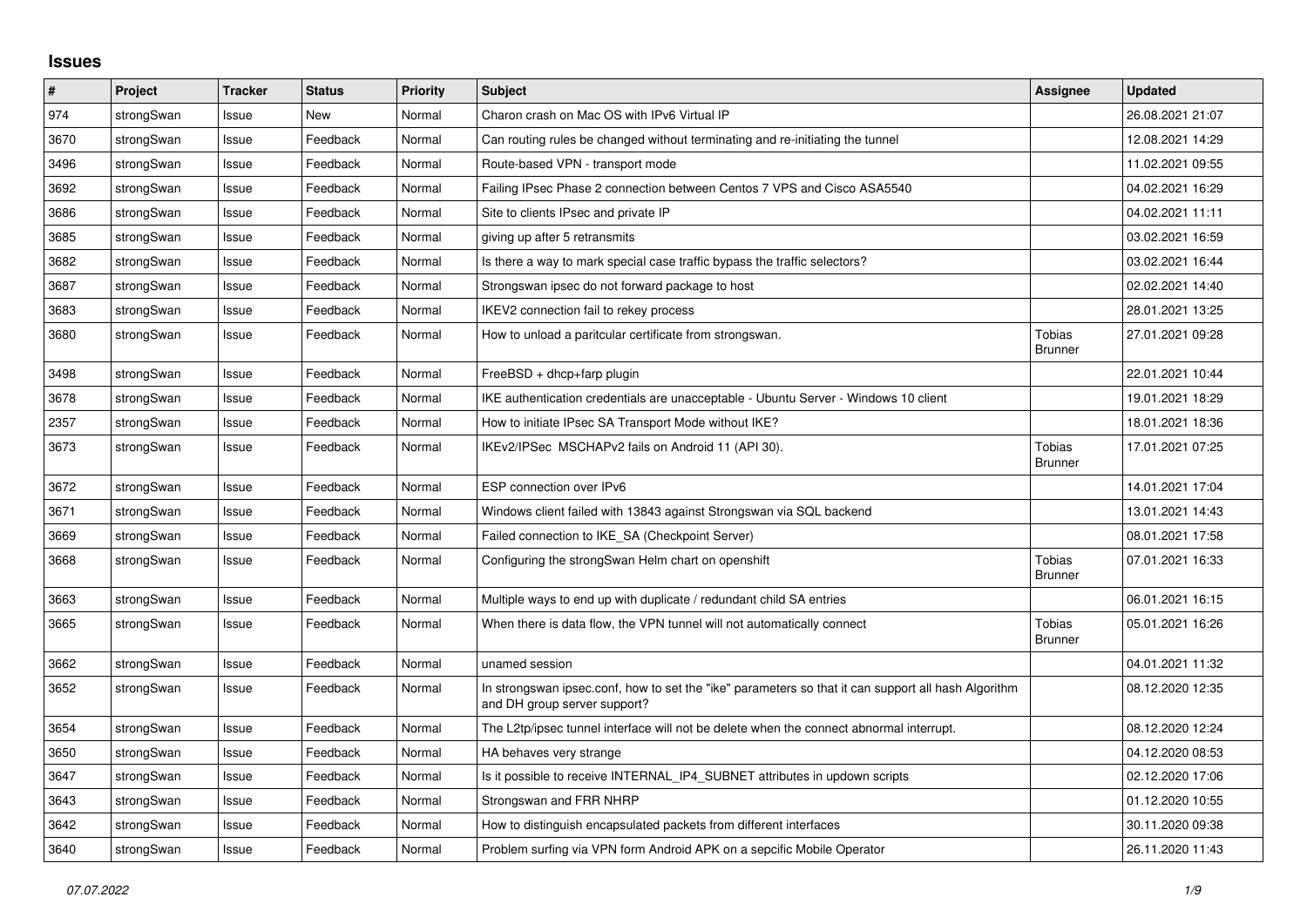| $\pmb{\#}$ | Project    | <b>Tracker</b> | <b>Status</b> | <b>Priority</b> | <b>Subject</b>                                                                                               | <b>Assignee</b>                 | <b>Updated</b>   |
|------------|------------|----------------|---------------|-----------------|--------------------------------------------------------------------------------------------------------------|---------------------------------|------------------|
| 3636       | strongSwan | Issue          | Feedback      | Normal          | Tor behind VPN                                                                                               | Tobias<br><b>Brunner</b>        | 23.11.2020 14:09 |
| 3630       | strongSwan | Issue          | Feedback      | Normal          | The certificate is loaded but not used.                                                                      |                                 | 18.11.2020 10:29 |
| 3628       | strongSwan | Issue          | Feedback      | Normal          | Constant `retransmit` while establishing CHILD SA                                                            |                                 | 16.11.2020 10:14 |
| 3629       | strongSwan | Issue          | Feedback      | Normal          | IPSec enc only on specific dport/proto                                                                       |                                 | 16.11.2020 10:04 |
| 3620       | strongSwan | Issue          | Feedback      | Normal          | L2TP/IPSEC ipsec.conf setting                                                                                | <b>Tobias</b><br><b>Brunner</b> | 12.11.2020 10:14 |
| 3626       | strongSwan | Issue          | Feedback      | Low             | "Always On VPN" not available in Fire TV 4k                                                                  | <b>Tobias</b><br><b>Brunner</b> | 11.11.2020 12:41 |
| 3625       | strongSwan | Issue          | Feedback      | Normal          | Always on VPN when the client is on the same LAN as the VPN server                                           |                                 | 10.11.2020 18:45 |
| 3618       | strongSwan | Issue          | Feedback      | Normal          | Use side-band to configure strongswan's                                                                      |                                 | 09.11.2020 10:38 |
| 3616       | strongSwan | Issue          | Feedback      | Normal          | With Strongswan 5.7.2, unique=never not allowing multiple clients to establish tunnels with same<br>identity |                                 | 05.11.2020 12:32 |
| 3617       | strongSwan | Issue          | Feedback      | Normal          | full-offload swanctl.conf                                                                                    |                                 | 03.11.2020 17:24 |
| 3614       | strongSwan | Issue          | Feedback      | Normal          | Certificate renewal for about to expire certificates                                                         |                                 | 30.10.2020 13:30 |
| 3613       | strongSwan | Issue          | Feedback      | Low             | Load-test jobs scheduled after tunnels are terminated                                                        |                                 | 28.10.2020 12:06 |
| 3607       | strongSwan | Issue          | Feedback      | Normal          | statusall option reports transport established two or three times per IP at start-up                         |                                 | 27.10.2020 16:48 |
| 3611       | strongSwan | Issue          | Feedback      | Normal          | Unable to Send Traffic Using NAT on EC2 Instance                                                             |                                 | 27.10.2020 16:35 |
| 3610       | strongSwan | Issue          | Feedback      | Normal          | farp plugin conflicts with DHCP service                                                                      |                                 | 26.10.2020 18:06 |
| 3606       | strongSwan | Issue          | Feedback      | Normal          | Using ipsec tunnel from "foreign" subnet                                                                     | Noel Kuntze                     | 26.10.2020 12:23 |
| 3609       | strongSwan | Issue          | Feedback      | Normal          | Potential DNS server IP address conflicts                                                                    |                                 | 26.10.2020 11:12 |
| 3597       | strongSwan | Issue          | Feedback      | Normal          | IPSec Client on CentOS 8 - Can't connect using ShrewSoft VPN config file                                     |                                 | 21.10.2020 16:38 |
| 3604       | strongSwan | Issue          | Feedback      | Normal          | Email Notification on down status                                                                            |                                 | 21.10.2020 10:54 |
| 3596       | strongSwan | Issue          | Feedback      | Normal          | no issuer certificate found for                                                                              |                                 | 21.10.2020 03:27 |
| 3603       | strongSwan | Issue          | Feedback      | Normal          | dns issue in config mode                                                                                     |                                 | 20.10.2020 11:50 |
| 3592       | strongSwan | Issue          | Feedback      | Normal          | Tunnel reported as established but log show "found encrypted payload, but no transform set"                  |                                 | 20.10.2020 10:37 |
| 3598       | strongSwan | Issue          | Feedback      | Normal          | swanctl on Windows: Support aborting execution                                                               |                                 | 19.10.2020 15:01 |
| 3594       | strongSwan | Issue          | Feedback      | Normal          | How to see the traffic at ESP in UDP SPIs and forwarding rule                                                | Tobias<br>Brunner               | 15.10.2020 13:57 |
| 3593       | strongSwan | Issue          | Feedback      | Normal          | Need variable tracking make_before_break state into updown scripts                                           |                                 | 13.10.2020 09:59 |
| 3588       | strongSwan | Issue          | Feedback      | Normal          | VPN setup over 4G                                                                                            |                                 | 08.10.2020 14:13 |
| 3573       | strongSwan | Issue          | Feedback      | Normal          | ike2 and transit traffic                                                                                     |                                 | 05.10.2020 10:55 |
| 3580       | strongSwan | Issue          | Feedback      | Normal          | encapsulation and packets not routing into tunnel problems                                                   |                                 | 02.10.2020 10:03 |
| 3584       | strongSwan | Issue          | Feedback      | Normal          | Separate ipsec.conf file per conn and separate ipsec.secrets file per conn                                   | Tobias<br><b>Brunner</b>        | 30.09.2020 17:06 |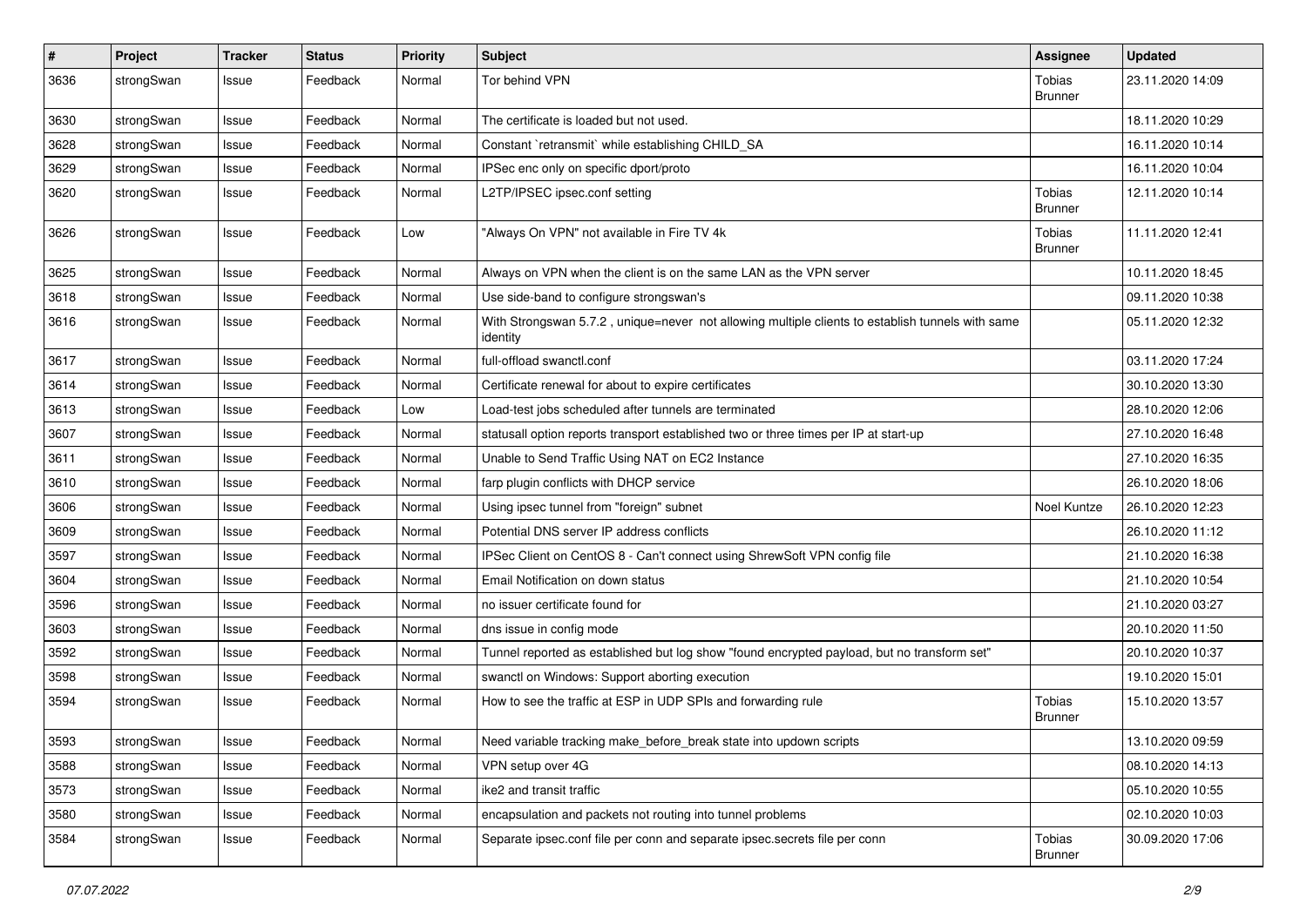| $\pmb{\#}$ | Project    | <b>Tracker</b> | <b>Status</b> | <b>Priority</b> | <b>Subject</b>                                                                          | Assignee                        | <b>Updated</b>   |
|------------|------------|----------------|---------------|-----------------|-----------------------------------------------------------------------------------------|---------------------------------|------------------|
| 3577       | strongSwan | Issue          | Feedback      | Normal          | StrongSwan Connection adding and deleting over network.                                 |                                 | 28.09.2020 15:13 |
| 3578       | strongSwan | Issue          | Feedback      | Normal          | ipsec connection to FortiClient VPN                                                     |                                 | 28.09.2020 15:08 |
| 3576       | strongSwan | Issue          | Feedback      | Normal          | strongswan on openwrt virtual ip inside ipsec tunnel                                    |                                 | 25.09.2020 17:01 |
| 3575       | strongSwan | Issue          | Feedback      | Normal          | Tunnel of IPv6 Over IPv4 not accespting Jumbo Packets                                   |                                 | 23.09.2020 16:44 |
| 3568       | strongSwan | Issue          | Feedback      | Normal          | vpn connection is unstable                                                              |                                 | 23.09.2020 16:28 |
| 3566       | strongSwan | Issue          | Feedback      | Normal          | Number of simultaneous connections limited to 1000 in a cluster                         |                                 | 18.09.2020 09:46 |
| 3565       | strongSwan | Issue          | Feedback      | Normal          | Filtering out logs or plugin in to do so                                                |                                 | 16.09.2020 11:45 |
| 3564       | strongSwan | Issue          | Feedback      | Normal          | Out of order packets are generated if strong swan is running on multiple cores          |                                 | 16.09.2020 10:01 |
| 3561       | strongSwan | Issue          | Feedback      | Normal          | Azure P2S VPN Linux connection error                                                    |                                 | 15.09.2020 12:22 |
| 3560       | strongSwan | Issue          | Feedback      | Normal          | PSK tunnel working - Cert fails with fragmention errors                                 | <b>Tobias</b><br><b>Brunner</b> | 11.09.2020 14:15 |
| 3558       | strongSwan | Issue          | Feedback      | Normal          | deleting half open IKE_SA with x.x.x.x after timeout with iOS device                    |                                 | 05.09.2020 21:23 |
| 3536       | strongSwan | Issue          | Feedback      | Normal          | When Create multiple tunnels restart ipsec service will establish fail.                 |                                 | 03.09.2020 13:58 |
| 3537       | strongSwan | Issue          | Feedback      | Normal          | IPv6 Packets are not transferred from server to client through IPSec using RPC protocol |                                 | 01.09.2020 12:50 |
| 3552       | strongSwan | Issue          | Feedback      | Normal          | Internet disconnects after once VPN is established                                      |                                 | 30.08.2020 05:35 |
| 3545       | strongSwan | Issue          | New           | Normal          | Configuration model for multiple-VRF tunnel endpoints                                   |                                 | 18.08.2020 13:50 |
| 3291       | strongSwan | Issue          | Feedback      | Normal          | IPSec IKEv2 Client to VPN service 2                                                     | Tobias<br><b>Brunner</b>        | 16.08.2020 12:58 |
| 3534       | strongSwan | Issue          | New           | Urgent          | use of strongswan, ipvlan L2 and kernel ipsec                                           |                                 | 04.08.2020 20:59 |
| 3392       | strongSwan | Issue          | Feedback      | Normal          | mark=%unique and no Internet-connection with VPN                                        |                                 | 31.07.2020 15:26 |
| 3524       | strongSwan | Issue          | <b>New</b>    | Urgent          | Routing public IP addresses thru the VPN tunnel (Peer is Cisco ISR)                     |                                 | 24.07.2020 03:15 |
| 3490       | strongSwan | Issue          | Feedback      | Normal          | Selecting incorrect auth mode for IKEv1                                                 |                                 | 21.07.2020 21:26 |
| 3516       | strongSwan | Issue          | Feedback      | Normal          | Close IKE_SA after expiry without rekey/reauth                                          |                                 | 20.07.2020 19:32 |
| 2701       | strongSwan | Issue          | New           | Normal          | Low bandwidth when Iperfing data thorugh IPSEC tunnel                                   |                                 | 07.07.2020 13:38 |
| 3499       | strongSwan | Issue          | Feedback      | Normal          | ISAKMP Signature hash algorithm / EAP-TLS Authentification                              |                                 | 30.06.2020 10:40 |
| 3500       | strongSwan | Issue          | Feedback      | Normal          | swanctl --list-cert not listing all certs                                               |                                 | 29.06.2020 15:25 |
| 3442       | strongSwan | Issue          | Feedback      | Normal          | Apply policy based on network interface in transport mode                               |                                 | 13.05.2020 10:53 |
| 2160       | strongSwan | Issue          | Feedback      | Normal          | support for opportunistic encryption                                                    |                                 | 06.05.2020 10:32 |
| 3400       | strongSwan | Issue          | Feedback      | Normal          | Windows 10 IKEv2 rekeying fails                                                         |                                 | 16.04.2020 17:08 |
| 3403       | strongSwan | Issue          | Feedback      | Normal          | IKEv2 natd false detection                                                              |                                 | 09.04.2020 14:19 |
| 3389       | strongSwan | Issue          | Feedback      | Normal          | Child SAs not getting created after rekeying                                            |                                 | 30.03.2020 15:45 |
| 817        | strongSwan | Issue          | Feedback      | Normal          | IKEv2 IPv6 Router Advertisement                                                         |                                 | 27.03.2020 17:14 |
| 3377       | strongSwan | Issue          | Feedback      | Normal          | Interface ID not configured during HA synchronization                                   |                                 | 18.03.2020 10:15 |
| 3366       | strongSwan | Issue          | Feedback      | Normal          | Uninstall "any" trap policy if start_action=trap with virtual IPs is used               |                                 | 13.03.2020 14:57 |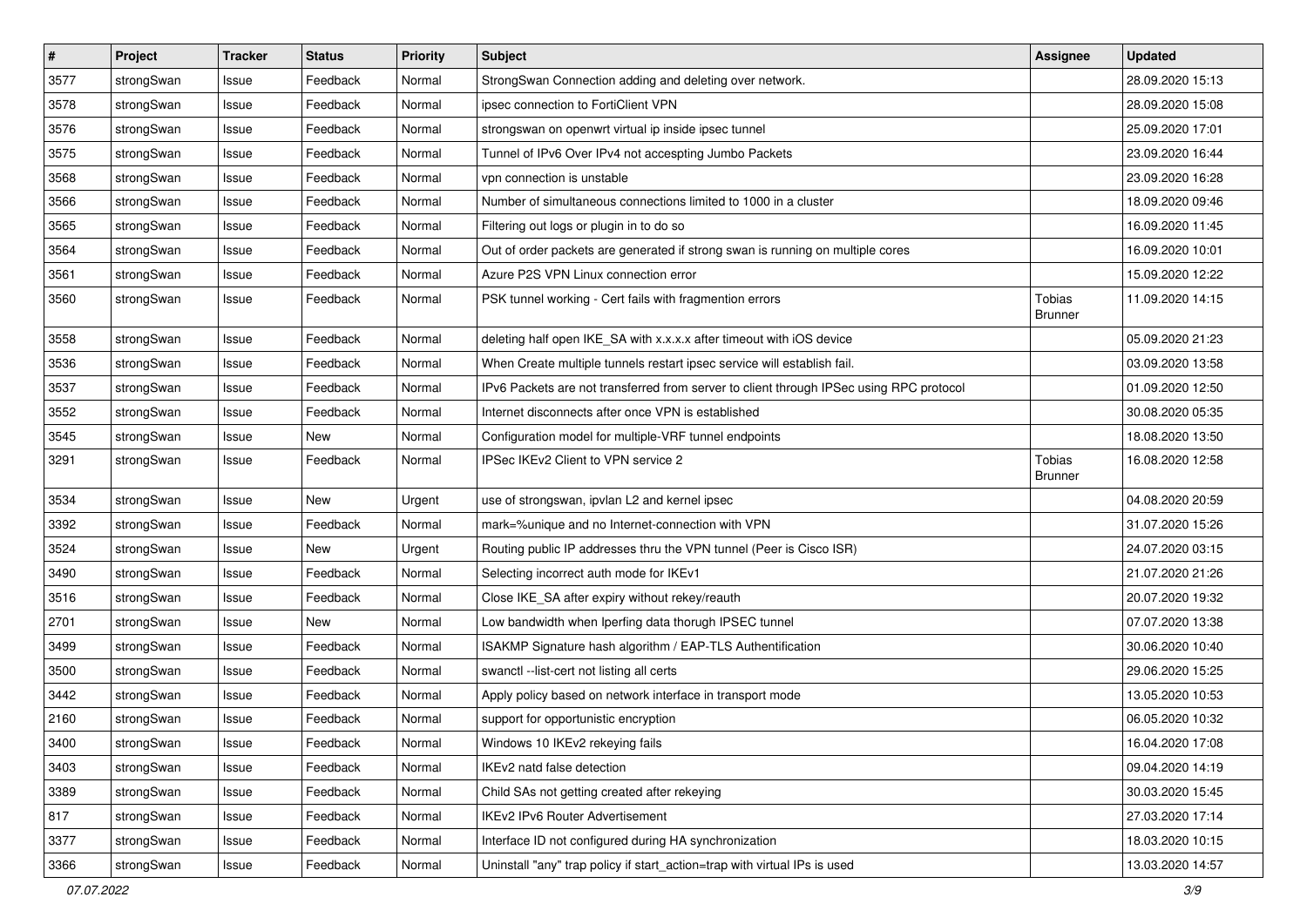| $\pmb{\#}$ | Project    | <b>Tracker</b> | <b>Status</b> | <b>Priority</b> | <b>Subject</b>                                                                                              | Assignee | <b>Updated</b>   |
|------------|------------|----------------|---------------|-----------------|-------------------------------------------------------------------------------------------------------------|----------|------------------|
| 3342       | strongSwan | Issue          | Feedback      | Normal          | Certain fields in Storngswan on Firestick4K are not editable                                                |          | 20.02.2020 09:36 |
| 3326       | strongSwan | Issue          | New           | Normal          | update custom routing table (table 220 by default) with new routes if new networks and routes<br>appear     |          | 10.02.2020 12:01 |
| 3307       | strongSwan | Issue          | Feedback      | Normal          | Probable non compliance with RFC 7296 wrt traffic selector narrowing?                                       |          | 14.01.2020 16:19 |
| 3304       | strongSwan | Issue          | Feedback      | Normal          | Found unsupported critical X.509 extension: X509v3 Name Constraints                                         |          | 13.01.2020 14:50 |
| 3298       | strongSwan | Issue          | New           | Normal          | strategies to improve strongswan performance per single SA                                                  |          | 23.12.2019 14:05 |
| 3282       | strongSwan | Issue          | Feedback      | Normal          | Android VPN client keeps retrying in airplane mode                                                          |          | 29.11.2019 16:06 |
| 3268       | strongSwan | Issue          | Feedback      | Normal          | Traffic disruption -- policy-based VPN to AWS VPN service                                                   |          | 15.11.2019 16:53 |
| 3254       | strongSwan | lssue          | Feedback      | Normal          | Log level in android level                                                                                  |          | 08.11.2019 08:36 |
| 3159       | strongSwan | Issue          | <b>New</b>    | High            | backup ipsec tunnels                                                                                        |          | 26.08.2019 14:28 |
| 3151       | strongSwan | Issue          | Feedback      | Normal          | Forecast stops forwarding multicast                                                                         |          | 26.08.2019 14:06 |
| 3154       | strongSwan | Issue          | Feedback      | Normal          | signature validation failed only with sha2                                                                  |          | 20.08.2019 11:51 |
| 3122       | strongSwan | Issue          | Feedback      | Normal          | Strongswan software iterupts                                                                                |          | 18.07.2019 02:27 |
| 3097       | strongSwan | Issue          | Feedback      | Normal          | charon restart behaviour                                                                                    |          | 24.06.2019 16:09 |
| 3072       | strongSwan | Issue          | Feedback      | Normal          | Windows 10: setting WFP SA SPI fails with error 0x80320014                                                  |          | 29.05.2019 14:34 |
| 2750       | strongSwan | Issue          | Feedback      | Normal          | setting WFP SA SPI failed: 0x80320035                                                                       |          | 27.05.2019 11:59 |
| 3041       | strongSwan | Issue          | Feedback      | Low             | fail2ban or equivalent                                                                                      |          | 06.05.2019 09:07 |
| 2966       | strongSwan | lssue          | Feedback      | Normal          | Problems with large amount of subnets in leftsubnet configuration                                           |          | 02.04.2019 10:35 |
| 2964       | strongSwan | Issue          | Feedback      | Normal          | Route to IKE Gateway Fails to Update Under Particular Configuration                                         |          | 13.03.2019 10:38 |
| 2958       | strongSwan | Issue          | Feedback      | Normal          | Trap policies with unspecified remote IP covering multiple specific ports constantly produce new<br>IKE_SAs |          | 11.03.2019 15:03 |
| 2870       | strongSwan | lssue          | Feedback      | Normal          | DNS resolution outside of tunnel if DNS server is in remote TS                                              |          | 22.01.2019 11:06 |
| 2400       | strongSwan | Issue          | Feedback      | Normal          | Is DPD supposed to detect dead tunnel, or dead IKE instance                                                 |          | 11.01.2019 22:53 |
| 2835       | strongSwan | Issue          | Feedback      | Normal          | Rekeyed SA can't be deleted in standby node                                                                 |          | 19.12.2018 02:52 |
| 2816       | strongSwan | Issue          | Feedback      | Normal          | order of DNS entries is reversed in /etc/resolv.conf                                                        |          | 06.11.2018 10:41 |
| 2726       | strongSwan | lssue          | Feedback      | Normal          | Strongswan selects wrong source IP                                                                          |          | 23.08.2018 13:38 |
| 2621       | strongSwan | Issue          | Feedback      | Normal          | Android: VPN connection stops working, strongSwan shows Connected                                           |          | 06.07.2018 13:06 |
| 2698       | strongSwan | Issue          | Feedback      | Low             | DSCP and kernel-libipsec                                                                                    |          | 04.07.2018 15:01 |
| 2691       | strongSwan | Issue          | New           | Normal          | Strongswan and KSOFTIRQ cpu utilization                                                                     |          | 26.06.2018 14:34 |
| 2682       | strongSwan | Issue          | New           | Normal          | IMV/IMC (re)Attestation                                                                                     |          | 07.06.2018 21:25 |
| 2678       | strongSwan | Issue          | Feedback      | Normal          | Phase 1 issue                                                                                               |          | 07.06.2018 20:06 |
| 2671       | strongSwan | Issue          | New           | Normal          | Passing user-supplied cerificate file names to charon-nm is problematic                                     |          | 23.05.2018 21:27 |
| 352        | strongSwan | Issue          | Feedback      | Normal          | unable to allocate SPIs from kernel when running 32 bit binaries on 64 bit Linux                            |          | 17.04.2018 14:59 |
| 2618       | strongSwan | Issue          | Feedback      | Normal          | Query regarding assignment of Tunnel IP                                                                     |          | 09.04.2018 10:57 |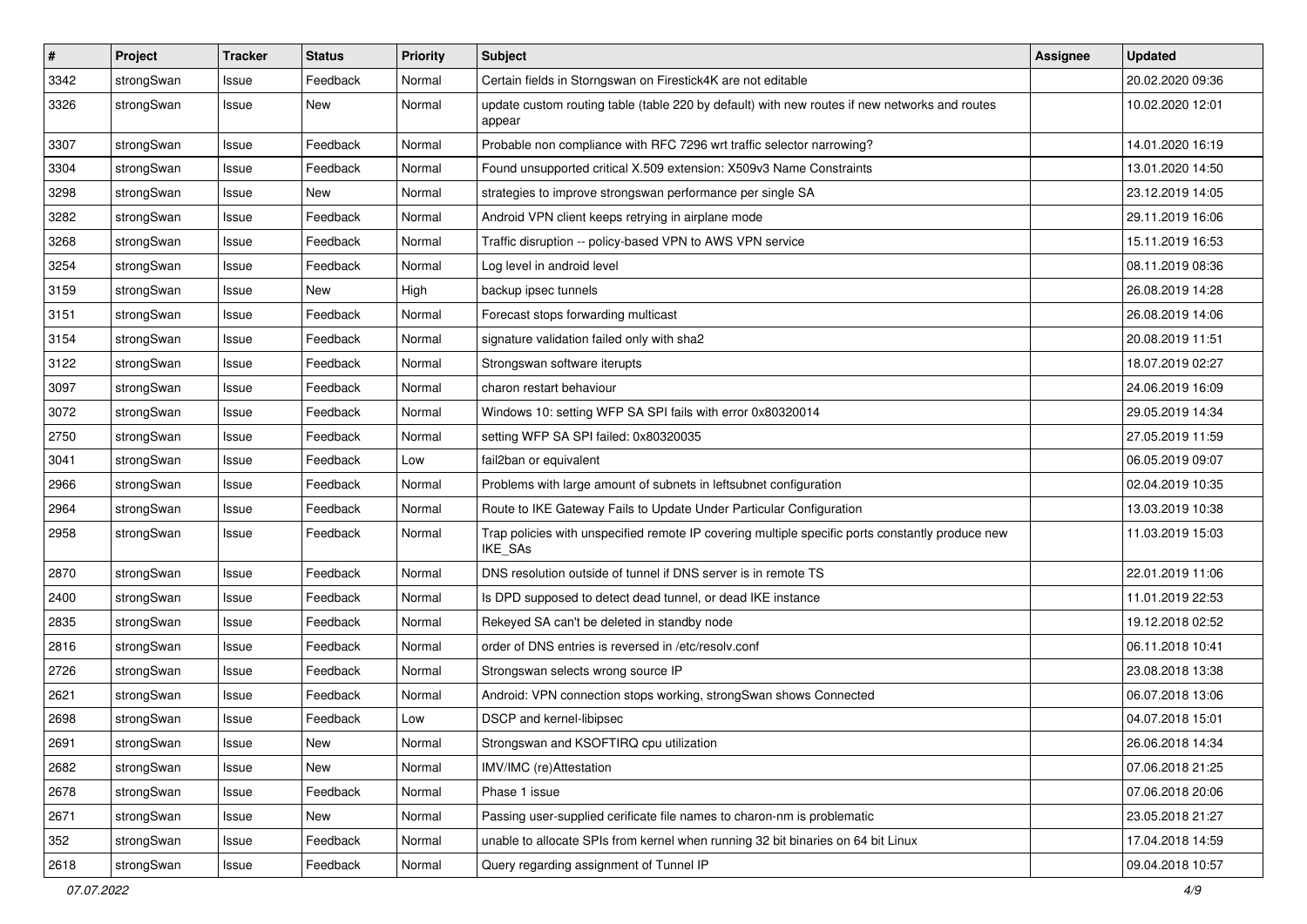| #    | Project    | <b>Tracker</b> | <b>Status</b> | <b>Priority</b> | <b>Subject</b>                                                                                                                                          | Assignee      | <b>Updated</b>   |
|------|------------|----------------|---------------|-----------------|---------------------------------------------------------------------------------------------------------------------------------------------------------|---------------|------------------|
| 2580 | strongSwan | Issue          | Feedback      | Normal          | [CFG] handling xx attribute failed in Android or Ubuntu, but works in macOS                                                                             |               | 09.03.2018 17:49 |
| 2560 | strongSwan | Issue          | Feedback      | Normal          | Duplicate CA cert requests sent                                                                                                                         |               | 28.02.2018 10:54 |
| 2494 | strongSwan | Issue          | Feedback      | Normal          | Problems With 64bit Slot IDs With Pkcs11 Plugin                                                                                                         | Jordan Hrycaj | 12.12.2017 16:03 |
| 2493 | strongSwan | Issue          | Feedback      | Normal          | Pkcs11 Plugin Returns w/Bogus Return Code                                                                                                               | Jordan Hrycaj | 12.12.2017 15:58 |
| 2446 | strongSwan | Issue          | Feedback      | Normal          | Traffic loss during IKE reauth despite make-before-break enabled                                                                                        |               | 27.11.2017 17:12 |
| 2464 | strongSwan | Issue          | <b>New</b>    | Normal          | How to Loadbalance strongswan IPsec via NGINX?                                                                                                          |               | 12.11.2017 19:16 |
| 2459 | strongSwan | Issue          | New           | High            | updown script deleted firewall rules at down-client in make-before-break responder side                                                                 |               | 05.11.2017 19:13 |
| 2077 | strongSwan | Issue          | Feedback      | Normal          | Grace period before reassigning offline IP lease                                                                                                        |               | 06.10.2017 10:44 |
| 2432 | strongSwan | Issue          | <b>New</b>    | Normal          | PLUTO_ME can be different for up-client and down-client                                                                                                 |               | 21.09.2017 11:57 |
| 2411 | strongSwan | Issue          | Feedback      | Normal          | VPN server name resolution is done via overlay DNS server upon IKE disconnect                                                                           |               | 22.08.2017 10:42 |
| 2394 | strongSwan | Issue          | Feedback      | Normal          | IP is not assigned after re-authentication                                                                                                              |               | 04.08.2017 19:03 |
| 2319 | strongSwan | Issue          | Feedback      | Normal          | gives up trying to bring up connection after DNS SERVFAIL                                                                                               |               | 08.05.2017 15:41 |
| 2260 | strongSwan | Issue          | <b>New</b>    | Normal          | Number of CHILD_SA for a single connection grows over time                                                                                              |               | 28.02.2017 13:46 |
| 2203 | strongSwan | Issue          | Feedback      | Normal          | Protecting symetric traffic using high availability in gateway to gateway setup (both active)                                                           |               | 15.02.2017 14:20 |
| 2184 | strongSwan | Issue          | Feedback      | Normal          | configuration with multiple RSA keys                                                                                                                    |               | 14.12.2016 13:09 |
| 2178 | strongSwan | Issue          | New           | Normal          | ha and updown                                                                                                                                           |               | 01.12.2016 13:53 |
| 2112 | strongSwan | Issue          | New           | Normal          | Broadcast packets are not relayed from Lan to Vpn clilent                                                                                               |               | 14.09.2016 14:18 |
| 2110 | strongSwan | Issue          | Feedback      | Normal          | Remote Identity (IDr) in IKE AUTH Response is sent as hex-encoded binary value instead of text<br>when setting leftid to type KEY_ID (leftid=@#xxxxxxx) |               | 13.09.2016 21:42 |
| 1456 | strongSwan | Issue          | Feedback      | Normal          | Missing Tunnel-Client-Endpoint & Tunnel-Server-Endpoint AVP in RADIUS Accounting Start/Stop<br>messages                                                 |               | 11.05.2016 11:54 |
| 1422 | strongSwan | Issue          | Feedback      | Normal          | IKEv1: IKE_SA reauth vs. CHILD_SA rekey race prevents IKE_SA reauthentication in time                                                                   |               | 20.04.2016 15:06 |
| 1383 | strongSwan | Issue          | Feedback      | Normal          | How to limit the amount of the installed Child SAs                                                                                                      |               | 08.04.2016 11:20 |
| 1338 | strongSwan | Issue          | Feedback      | Normal          | problem with changing esp algorithm in strongswan                                                                                                       |               | 10.03.2016 18:23 |
| 1334 | strongSwan | Issue          | Feedback      | Normal          | Version 5.3.5, duplicated tunnel aftr IKE_SA rekeyed                                                                                                    |               | 10.03.2016 11:06 |
| 1289 | strongSwan | Issue          | New           | Normal          | HA plugin should sync last sent packet                                                                                                                  |               | 01.02.2016 13:59 |
| 1276 | strongSwan | Issue          | Feedback      | Normal          | Threading: ext-auth hook blocks any other connection attempt                                                                                            |               | 27.01.2016 12:28 |
| 1271 | strongSwan | Issue          | New           | Normal          | X.509 UTF-8 support                                                                                                                                     |               | 17.01.2016 14:39 |
| 1165 | strongSwan | Issue          | New           | Normal          | StrongSwan Virtual Ip problem                                                                                                                           | Martin Willi  | 19.10.2015 23:59 |
| 1157 | strongSwan | Issue          | Feedback      | Normal          | Message ID overflow RFC 5996 2.2                                                                                                                        |               | 12.10.2015 13:52 |
| 973  | strongSwan | Issue          | <b>New</b>    | Normal          | IKEv2 dpd + auto=route + tunnel downtime cause additional CHILD_SAs                                                                                     |               | 29.05.2015 17:40 |
| 357  | strongSwan | Issue          | New           | Normal          | Lifetime in case of IKEv1                                                                                                                               |               | 18.05.2015 10:40 |
| 926  | strongSwan | Issue          | New           | Normal          | HA: resync errors when a node is joining a cluster                                                                                                      |               | 10.04.2015 15:05 |
| 923  | strongSwan | Issue          | New           | Normal          | MOBIKE not working on HA cluster                                                                                                                        |               | 09.04.2015 09:46 |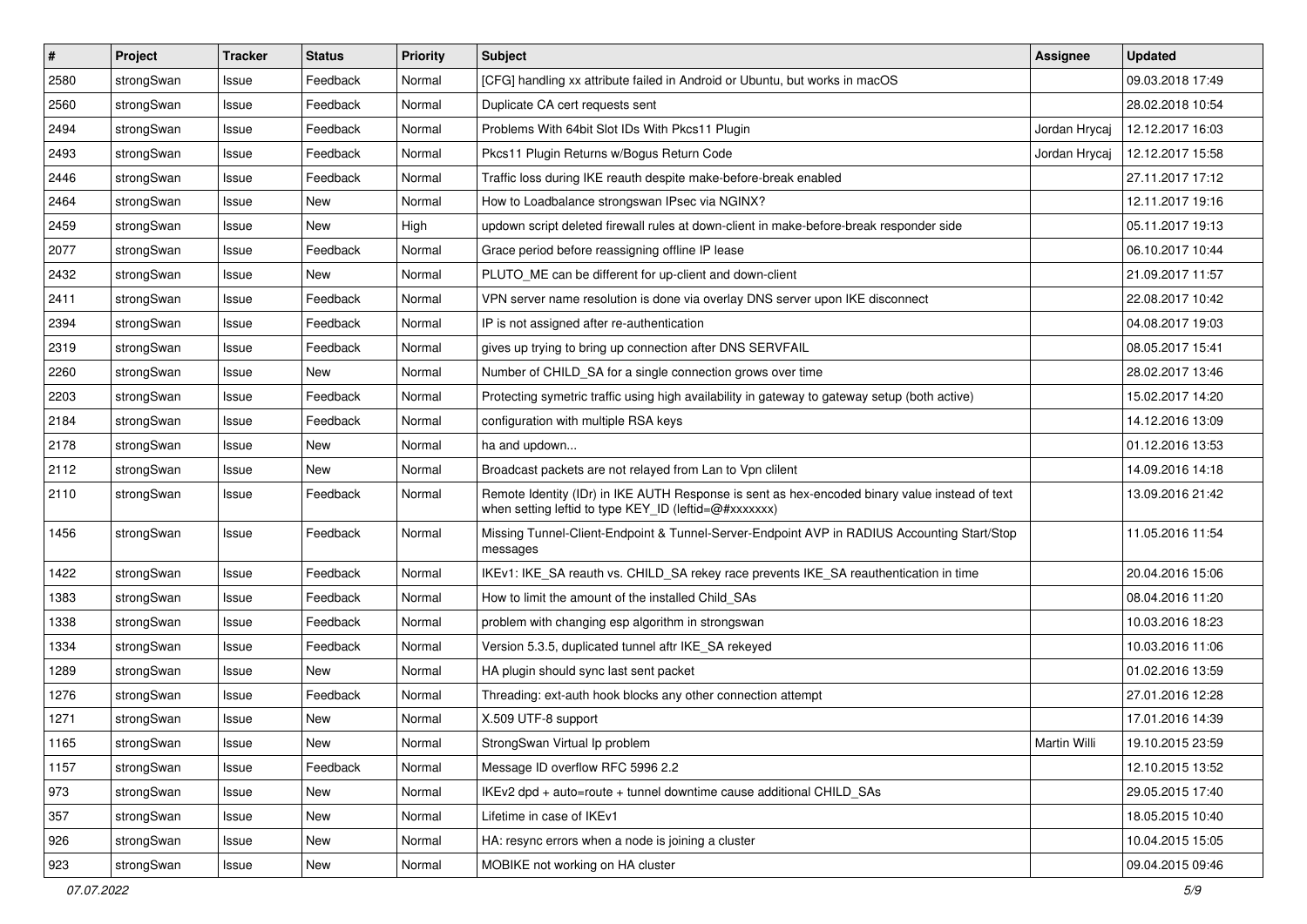| $\sharp$ | Project    | <b>Tracker</b> | <b>Status</b> | <b>Priority</b> | <b>Subject</b>                                                                                                          | <b>Assignee</b>          | <b>Updated</b>   |
|----------|------------|----------------|---------------|-----------------|-------------------------------------------------------------------------------------------------------------------------|--------------------------|------------------|
| 777      | strongSwan | Issue          | New           | Normal          | column length in attributes table of strongswan database is too short                                                   |                          | 25.11.2014 20:46 |
| 730      | strongSwan | Issue          | New           | Normal          | NAT-NAT fallback                                                                                                        |                          | 09.10.2014 12:40 |
| 482      | strongSwan | Issue          | Feedback      | Normal          | NAT-NAT connection                                                                                                      | Tobias<br><b>Brunner</b> | 09.10.2014 12:37 |
| 725      | strongSwan | Issue          | New           | High            | Mediation connection get stuck if peer is not online                                                                    |                          | 03.10.2014 12:02 |
| 702      | strongSwan | Issue          | New           | Normal          | ipsec route mode, Strongswan as responder may result collsion in INIT exchange. and ike                                 |                          | 12.09.2014 16:34 |
| 697      | strongSwan | Issue          | New           | Normal          | HA: nodes fail to sync data because of UDP packet drops                                                                 |                          | 09.09.2014 14:29 |
| 541      | strongSwan | Issue          | <b>New</b>    | Normal          | List of servers in client config (Failover)                                                                             |                          | 13.08.2014 15:10 |
| 522      | strongSwan | Issue          | New           | Normal          | Mac OS X native application won't update network interface for DNS lookups                                              |                          | 08.07.2014 10:23 |
| 628      | strongSwan | Issue          | New           | Normal          | Windows Phone 8.1 - Certificate Pattern Matching                                                                        |                          | 30.06.2014 14:06 |
| 619      | strongSwan | Issue          | New           | Normal          | pki --issue should have an --out option                                                                                 |                          | 15.06.2014 00:26 |
| 552      | strongSwan | Issue          | Feedback      | Normal          | move pki tool to ipsecdir                                                                                               | Tobias<br><b>Brunner</b> | 14.04.2014 13:52 |
| 542      | strongSwan | Issue          | Feedback      | Normal          | Nesting tunnels                                                                                                         | Andreas<br>Steffen       | 07.03.2014 09:22 |
| 462      | strongSwan | Issue          | Feedback      | Normal          | strongswan android app can not use on android 4.4 OS                                                                    | Tobias<br><b>Brunner</b> | 06.01.2014 13:07 |
| 404      | strongSwan | Issue          | Feedback      | Normal          | TNC: Update HowTos and implement some compilation flag checking                                                         | Andreas<br>Steffen       | 10.09.2013 13:58 |
| 359      | strongSwan | Issue          | Feedback      | Normal          | <b>Mediation Server Connection</b>                                                                                      | Tobias<br><b>Brunner</b> | 16.07.2013 16:25 |
| 1265     | strongSwan | Feature        | New           | Normal          | An option to disable NAT-T                                                                                              |                          | 23.06.2021 19:41 |
| 3104     | strongSwan | Feature        | Feedback      | Normal          | EAP-RADIUS: binding address feature for routers with multiple interfaces connected to LAN.                              |                          | 17.06.2021 02:26 |
| 3689     | strongSwan | Feature        | Feedback      | Normal          | Auto-connect on Wi-Fi network.                                                                                          |                          | 03.02.2021 16:32 |
| 3651     | strongSwan | Feature        | New           | Normal          | Support for FC-SP-2                                                                                                     |                          | 07.01.2021 20:04 |
| 3653     | strongSwan | Feature        | Feedback      | Normal          | Is there any possibility to pass any non-standard parameters for tunnels (ike or child sa) for use by<br>custom plugin? |                          | 08.12.2020 11:03 |
| 2189     | strongSwan | Feature        | Assigned      | Normal          | Support RFC 8229: TCP Encapsulation of IKE and IPsec Packets                                                            | Tobias<br><b>Brunner</b> | 05.06.2020 19:48 |
| 3457     | strongSwan | Feature        | New           | Low             | user-friendly pkcs11 certificate selection                                                                              |                          | 22.05.2020 12:52 |
| 3456     | strongSwan | Feature        | New           | LOW             | move to github/gitlab                                                                                                   |                          | 22.05.2020 12:27 |
| 3441     | strongSwan | Feature        | New           | Normal          | [Android] Lock modification of VPN configurations on work devices                                                       |                          | 11.05.2020 10:00 |
| 3422     | strongSwan | Feature        | Feedback      | Normal          | Allow multiple local id to be specified in a single connection?                                                         |                          | 23.04.2020 13:19 |
| 3398     | strongSwan | Feature        | New           | Normal          | Android client - allow configuring eap_id with EAP-TLS                                                                  |                          | 06.04.2020 23:19 |
| 1057     | strongSwan | Feature        | New           | Normal          | conn switching based on eap identity                                                                                    |                          | 24.03.2020 10:14 |
| 3276     | strongSwan | Feature        | Feedback      | Low             | N1_MODE_CAPABILITY                                                                                                      |                          | 21.11.2019 16:49 |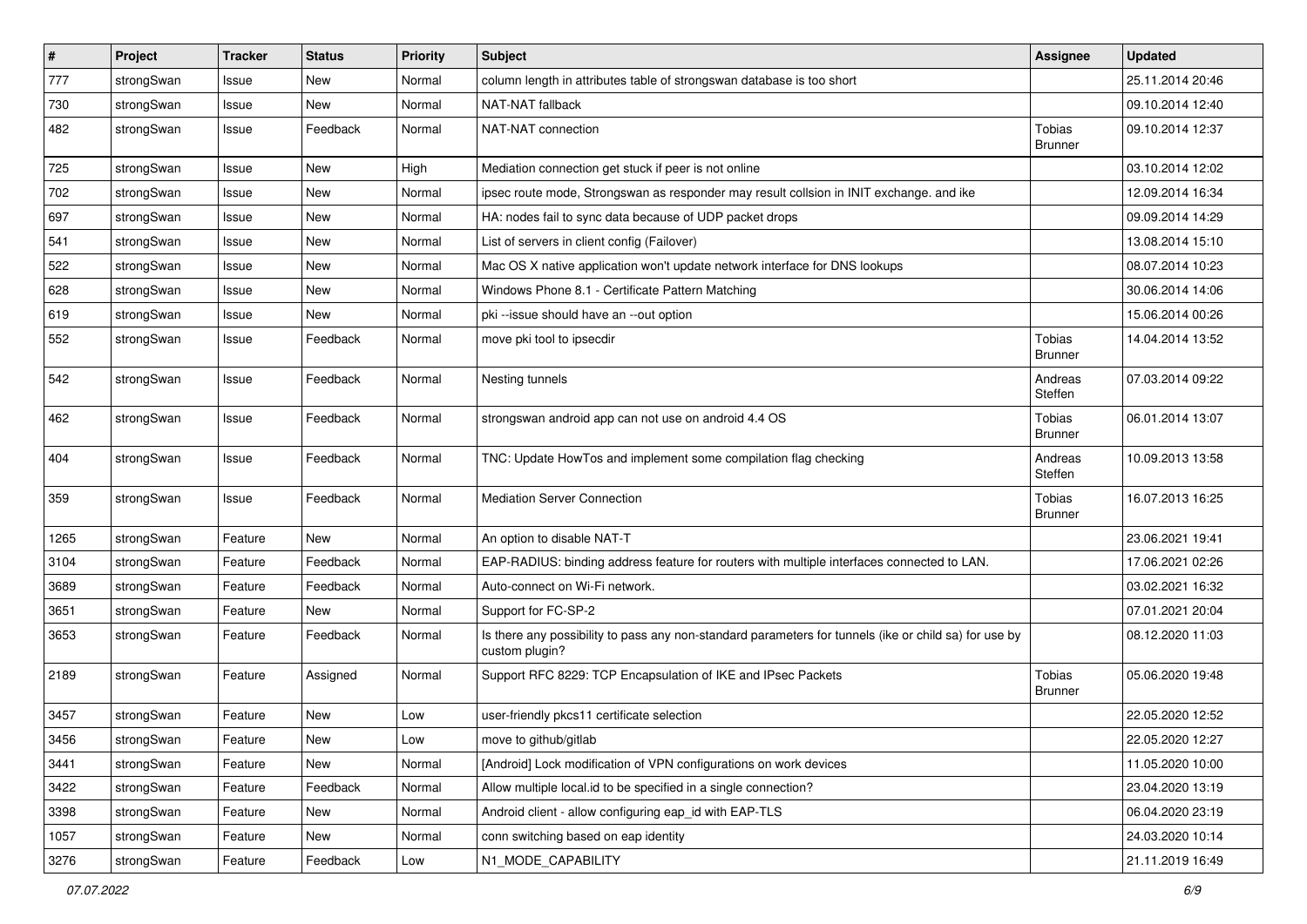| $\pmb{\#}$ | Project    | <b>Tracker</b> | <b>Status</b> | <b>Priority</b> | <b>Subject</b>                                                                                   | <b>Assignee</b>          | <b>Updated</b>   |
|------------|------------|----------------|---------------|-----------------|--------------------------------------------------------------------------------------------------|--------------------------|------------------|
| 3244       | strongSwan | Feature        | New           | Low             | eap-peap on android                                                                              |                          | 04.11.2019 10:17 |
| 104        | strongSwan | Feature        | Feedback      | Normal          | Postgresql Db Support                                                                            |                          | 04.09.2019 10:05 |
| 3162       | strongSwan | Feature        | Feedback      | Normal          | Strongswan Android support for default DNS suffixes (UNITY_DEF_DOMAIN flag)                      |                          | 29.08.2019 10:29 |
| 3135       | strongSwan | Feature        | Feedback      | Normal          | Android client - settings for connection re-try                                                  |                          | 12.08.2019 16:32 |
| 3075       | strongSwan | Feature        | New           | Normal          | <b>IPsec Labelling</b>                                                                           |                          | 29.05.2019 17:09 |
| 2972       | strongSwan | Feature        | Feedback      | Normal          | how to add X509v3 Key Usage: Key Encipherment                                                    |                          | 13.03.2019 13:59 |
| 2854       | strongSwan | Feature        | New           | Low             | Srongswan doesn't sending RADIUS Accounting-On/Off on start up / shutdown                        |                          | 10.12.2018 10:19 |
| 2823       | strongSwan | Feature        | Feedback      | Low             | Implementing VPN peer failover                                                                   |                          | 16.11.2018 10:25 |
| 2814       | strongSwan | Feature        | Feedback      | Normal          | Force Keepalive Packets if There is no NAT                                                       |                          | 29.10.2018 15:47 |
| 2793       | strongSwan | Feature        | Feedback      | Normal          | Remote identity with certificate                                                                 |                          | 15.10.2018 10:20 |
| 2729       | strongSwan | Feature        | Feedback      | Normal          | Does Swanctl provide the same option as Ipsec with the rightID using a %?                        |                          | 20.09.2018 17:37 |
| 2727       | strongSwan | Feature        | New           | Low             | single pair of selectors per CHILD_SA                                                            |                          | 23.08.2018 12:08 |
| 2707       | strongSwan | Feature        | New           | Normal          | More attributes taken/translated from radius attributes                                          |                          | 14.07.2018 15:21 |
| 2392       | strongSwan | Feature        | Feedback      | Low             | enable eap-ttls in Android client                                                                | Tobias<br><b>Brunner</b> | 04.07.2018 19:48 |
| 2668       | strongSwan | Feature        | Feedback      | Normal          | UE shall include the DEVICE_IDENTITY Notify payload                                              |                          | 22.05.2018 13:48 |
| 2495       | strongSwan | Feature        | Feedback      | Normal          | LibreSSL Plugin                                                                                  |                          | 13.12.2017 09:29 |
| 960        | strongSwan | Feature        | Feedback      | Normal          | Raise ALERT_PROPOSAL_MISMATCH_IKE in IKE V1                                                      | Martin Willi             | 30.08.2017 09:05 |
| 2409       | strongSwan | Feature        | Feedback      | Low             | Android client status details                                                                    |                          | 18.08.2017 13:23 |
| 2361       | strongSwan | Feature        | New           | Normal          | Import .sswan files from NetworkManager                                                          |                          | 12.06.2017 15:25 |
| 2095       | strongSwan | Feature        | Feedback      | Normal          | Support liveness check in Strongswan                                                             |                          | 31.05.2017 00:56 |
| 1559       | strongSwan | Feature        | Feedback      | Normal          | Expose received XAUTH/EAP username/password prompts via VICI, send secrets via VICI on<br>prompt |                          | 09.05.2017 16:28 |
| 2307       | strongSwan | Feature        | Feedback      | Normal          | Permit installation of trap policy for CHILD_SA configurations with unset local_addrs            |                          | 26.04.2017 15:04 |
| 2202       | strongSwan | Feature        | Feedback      | Normal          | Radius NAS IP to be specified                                                                    |                          | 18.01.2017 17:58 |
| 2185       | strongSwan | Feature        | Feedback      | Normal          | INTERNAL_IP4_SUBNET Attribute Support in Android Client                                          |                          | 10.12.2016 01:14 |
| 2165       | strongSwan | Feature        | Feedback      | Normal          | missing LIBRESSL_VERSION_NUMBER support                                                          |                          | 03.11.2016 09:23 |
| 1082       | strongSwan | Feature        | Feedback      | Normal          | Framed-Route to set leftsubnet                                                                   |                          | 07.10.2016 10:02 |
| 1506       | strongSwan | Feature        | Feedback      | Normal          | Enhance DoS protection to deny users that failed Authentication                                  |                          | 17.06.2016 14:31 |
| 1482       | strongSwan | Feature        | Feedback      | Normal          | Allow changing init_limit_half_open etc. at runtime by reloading strongswan.conf                 |                          | 26.05.2016 14:49 |
| 1253       | strongSwan | Feature        | Feedback      | Normal          | Strongswan doesn't support CA bundles                                                            |                          | 19.01.2016 11:23 |
| 930        | strongSwan | Feature        | New           | Normal          | Option to have non-sequential v6 roadwarrior addresses                                           |                          | 12.01.2016 16:36 |
| 1251       | strongSwan | Feature        | New           | Normal          | FreeBSD HA                                                                                       |                          | 11.01.2016 22:01 |
| 1008       | strongSwan | Feature        | Feedback      | Normal          | FARP for IPv6                                                                                    |                          | 14.12.2015 20:59 |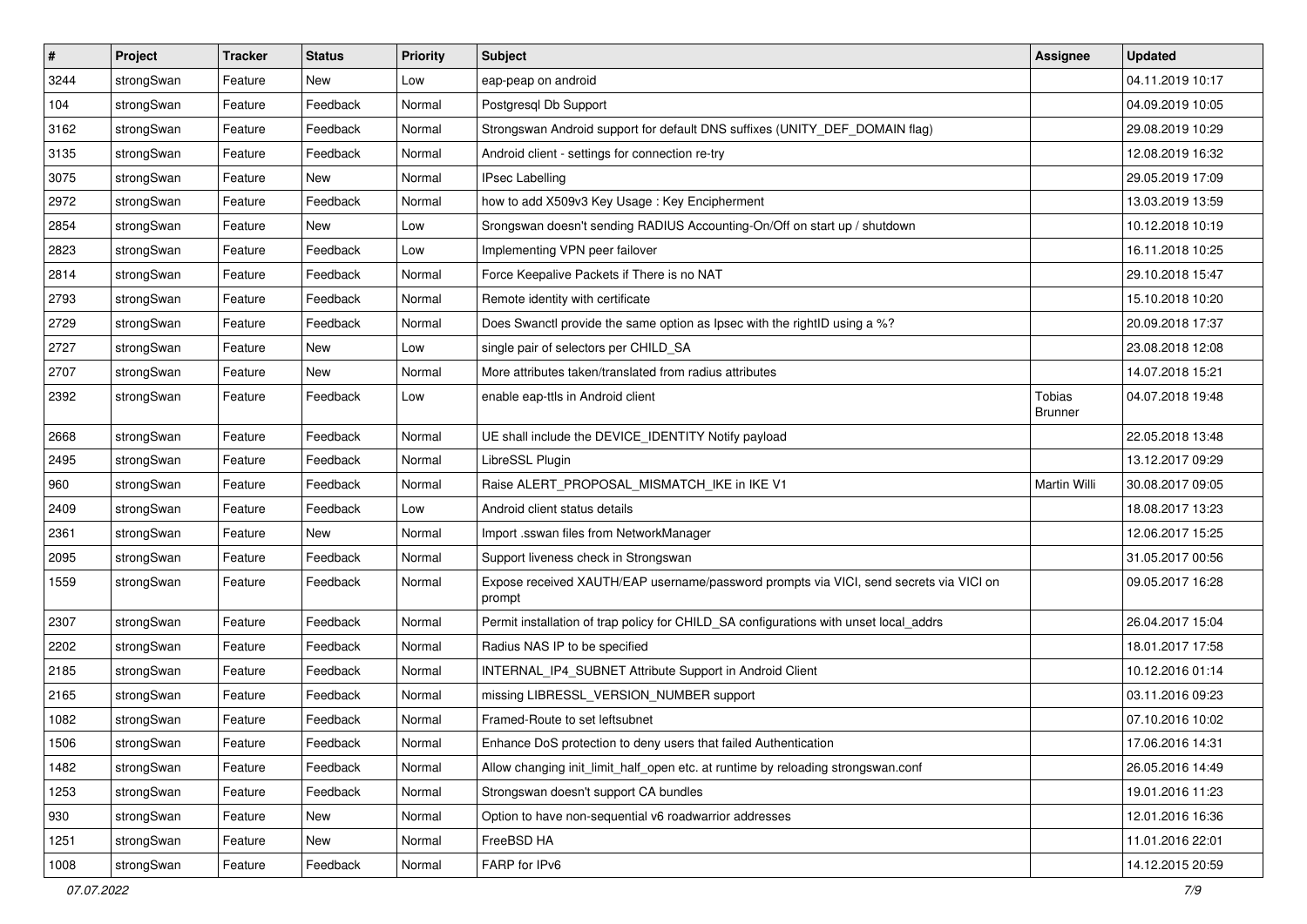| $\vert$ # | Project    | <b>Tracker</b> | <b>Status</b> | Priority | Subject                                                                                                  | <b>Assignee</b>          | <b>Updated</b>   |
|-----------|------------|----------------|---------------|----------|----------------------------------------------------------------------------------------------------------|--------------------------|------------------|
| 162       | strongSwan | Feature        | Feedback      | Normal   | Submit ClusterIP patches mainline                                                                        |                          | 14.12.2015 20:43 |
| 1207      | strongSwan | Feature        | New           | Normal   | Add more than 2 hosts support to HA plugin and make it configurable                                      |                          | 08.12.2015 05:05 |
| 1000      | strongSwan | Feature        | Feedback      | Normal   | Raise ALERT_TS_MISMATCH in IKE V1                                                                        |                          | 09.09.2015 12:47 |
| 1081      | strongSwan | Feature        | New           | Normal   | Active/standby VPN Gateway Failover                                                                      |                          | 21.08.2015 22:01 |
| 1079      | strongSwan | Feature        | Feedback      | Normal   | Future Plans for firwall configuration equivalent under FreeBSD                                          |                          | 21.08.2015 15:58 |
| 927       | strongSwan | Feature        | New           | Normal   | Charon: Implement route events and add an consumer in updown plugin                                      |                          | 11.04.2015 12:02 |
| 38        | strongSwan | Feature        | New           | Low      | OCSP in IKE payload, RFC4806                                                                             |                          | 19.12.2014 14:20 |
| 87        | strongSwan | Feature        | New           | Normal   | <b>IPsec Multicast Support</b>                                                                           |                          | 19.12.2014 14:20 |
| 766       | strongSwan | Feature        | <b>New</b>    | Normal   | Make retransmit settings tunable by connection                                                           |                          | 14.11.2014 10:02 |
| 746       | strongSwan | Feature        | New           | Normal   | Different radius server(s) for accounting                                                                |                          | 22.10.2014 12:23 |
| 693       | strongSwan | Feature        | Feedback      | Normal   | Time policy for roadwarrior                                                                              | Tobias<br><b>Brunner</b> | 02.09.2014 11:06 |
| 645       | strongSwan | Feature        | <b>New</b>    | Normal   | Support HeapAlloc() and friends in leak-detective                                                        |                          | 10.07.2014 15:12 |
| 644       | strongSwan | Feature        | New           | Normal   | Non-monolithic Windows build                                                                             |                          | 10.07.2014 15:12 |
| 643       | strongSwan | Feature        | New           | Normal   | CNG/Bcrypt native Windows crypto plugin                                                                  |                          | 10.07.2014 15:12 |
| 642       | strongSwan | Feature        | New           | Normal   | Windows Named Pipe stream and service                                                                    |                          | 10.07.2014 15:11 |
| 641       | strongSwan | Feature        | <b>New</b>    | Normal   | kernel-iph virtual IP support and IKE routing lookups ignoring IPsec routes                              |                          | 10.07.2014 15:11 |
| 640       | strongSwan | Feature        | New           | Normal   | Provide an init_once() abstraction layer                                                                 |                          | 10.07.2014 15:10 |
| 268       | strongSwan | Feature        | Feedback      | Normal   | support for ssh keypairs in strongswan network-manager plugin                                            | Tobias<br><b>Brunner</b> | 19.02.2014 15:13 |
| 420       | strongSwan | Feature        | Feedback      | Normal   | Add more of the verbs that were supported by pluto to the updown plugin                                  | Tobias<br><b>Brunner</b> | 11.10.2013 07:56 |
| 406       | strongSwan | Feature        | Feedback      | Low      | TNC: Speeding up the Attestation process                                                                 | Andreas<br>Steffen       | 10.09.2013 14:00 |
| 368       | strongSwan | Feature        | New           | Low      | Add support for UNITY_DEF_DOMAIN mode config and pass domain to resolvconf                               |                          | 27.07.2013 01:25 |
| 243       | strongSwan | Feature        | Feedback      | Normal   | Configure routing table in peer                                                                          | Tobias<br><b>Brunner</b> | 23.05.2013 20:03 |
| 309       | strongSwan | Feature        | Feedback      | Normal   | Problem with Network Aliases for charon.interfaces_ignore and charon.interfaces_use                      | Tobias<br><b>Brunner</b> | 21.03.2013 19:32 |
| 312       | strongSwan | Feature        | New           | Normal   | Feature Request: Option to limit or disable sending of ADDITIONAL_*_ADDRESS list for MOBIKE<br>Responder |                          | 13.03.2013 19:19 |
| 215       | strongSwan | Feature        | New           | Normal   | strongswan NetworkManager plugin: make the "normal" ipsec configuration usable                           |                          | 12.08.2012 04:47 |
| 173       | strongSwan | Feature        | Assigned      | Normal   | Support for IP address ranges in traffic selectors                                                       | Tobias<br><b>Brunner</b> | 14.06.2012 11:31 |
| 129       | strongSwan | Feature        | Assigned      | Normal   | Relations between ike/child/peer cfg                                                                     | Martin Willi             | 06.02.2012 10:50 |
| 3285      | strongSwan | <b>Bug</b>     | Feedback      | Normal   | Virtual IPs on FreeBSD cannot set IPv6 addresses                                                         |                          | 02.11.2021 11:04 |